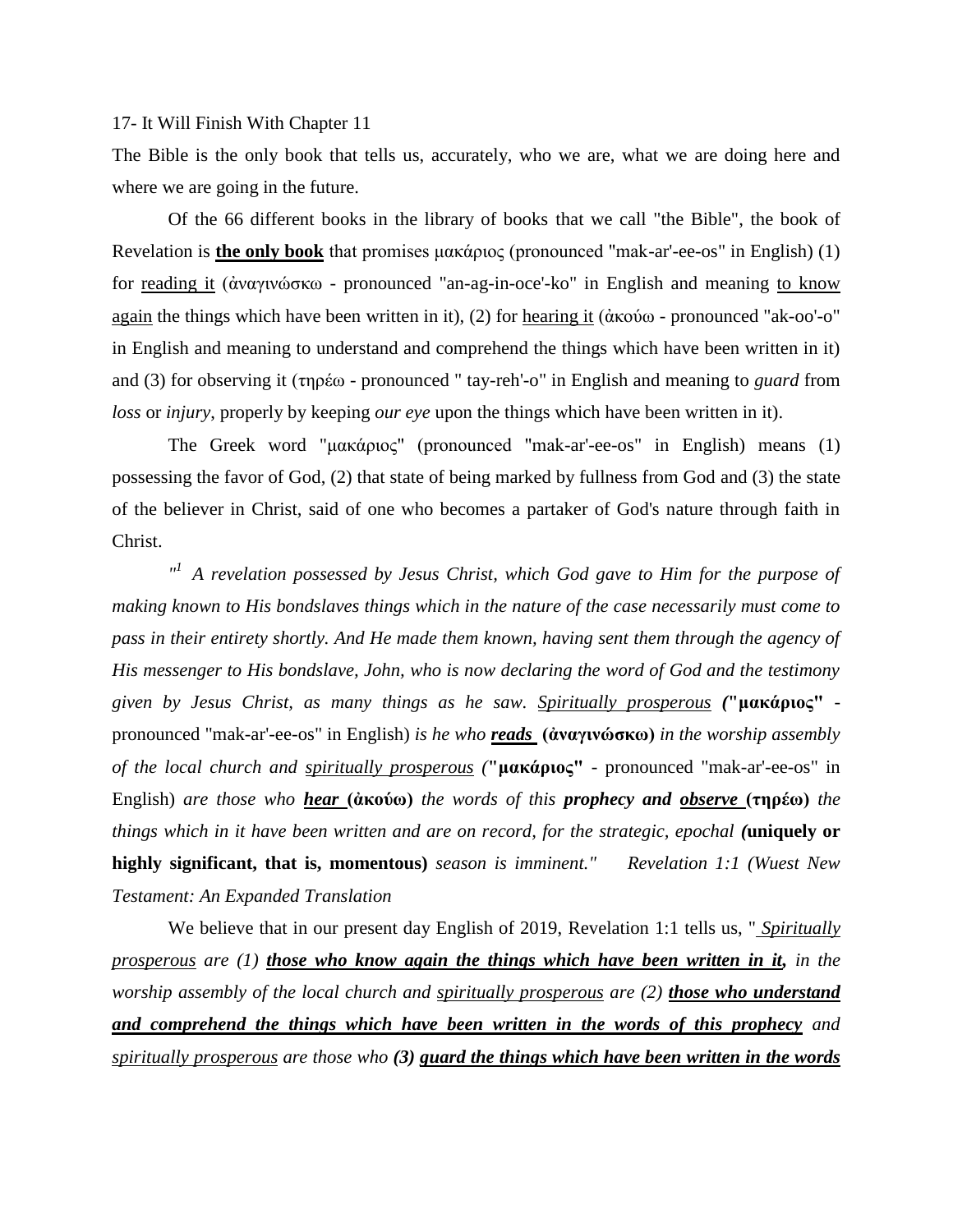## *of this prophecy from loss or injury by keeping their eye upon the things which have been written in it, for the strategic, highly significant season is imminent." Revelation 1:1*

In our study of the book of Revelation, there is a significant fact that we need to recognize in order to understand the book. **The Information In The Book Of Revelation Is Not Recorded In Chronological Order Starting From Chapter One, Verse One And Concluding With The Information Recorded In Chapter Twenty-Two, Verse Twenty-One.** We find in chapter ten, verses 5-7, for instance, "<sup>5</sup> The angel whom I saw standing on the sea *and on the land raised up his hand to Heaven <sup>6</sup>and swore by Him who lives forever and ever, who created Heaven and the things that are in it, the earth and the things that are in it, and the sea and the things that are in it, that there should be delay no longer, <sup>7</sup>but in the days of the sounding of the seventh angel, when he is about to sound, the mystery of God would be finished, as He declared to His servants the prophets." Revelation 10:5-7 (New King James Version)* 

Jesus Christ, in His instructions to His disciples in Matthew 24:45-51, explained what He meant by delay when He told John in Revelation 10:6 that **there should be delay no longer**. *" <sup>45</sup>*

*"Who then is a faithful and wise servant, whom his master made ruler over his household, to give them food in due season? <sup>46</sup>Blessed is that servant whom his master, when he comes, will find so doing. <sup>47</sup>Assuredly, I say to you that he will make him ruler over all his goods. <sup>48</sup>But if that evil servant says in his heart, 'My master is delaying his coming,' <sup>49</sup>and begins to beat his fellow servants, and to eat and drink with the drunkards, <sup>50</sup>the master of that servant will come on a day when he is not looking for him and at an hour that he is not aware of, <sup>51</sup>and will cut him in two and appoint him his portion with the hypocrites. There shall be weeping and gnashing of teeth." Matthew 24:45-51 (New King James Version)* 

In regard to the punishment, the Complete Word Study Dictionary says, " Scourging was usually inflicted upon idle and negligent servants among the Jews. In Matthew, the servant must endure great punishment, and in [Luke 12:47](http://www.crossbooks.com/verse.asp?ref=Lk+12%3A47) the explanation is given that the unfaithful servant should be beaten with many stripes. These parables refer to the Master's rewards and punishments for faithful or unfaithful service by those **who claim to be His servants**. The Lord's words should induce us to awesome thoughtfulness as to what we do with our lives on earth. The evidence that one is a true servant of Jesus Christ is found in how he responds to the duties which his Lord imposes upon him."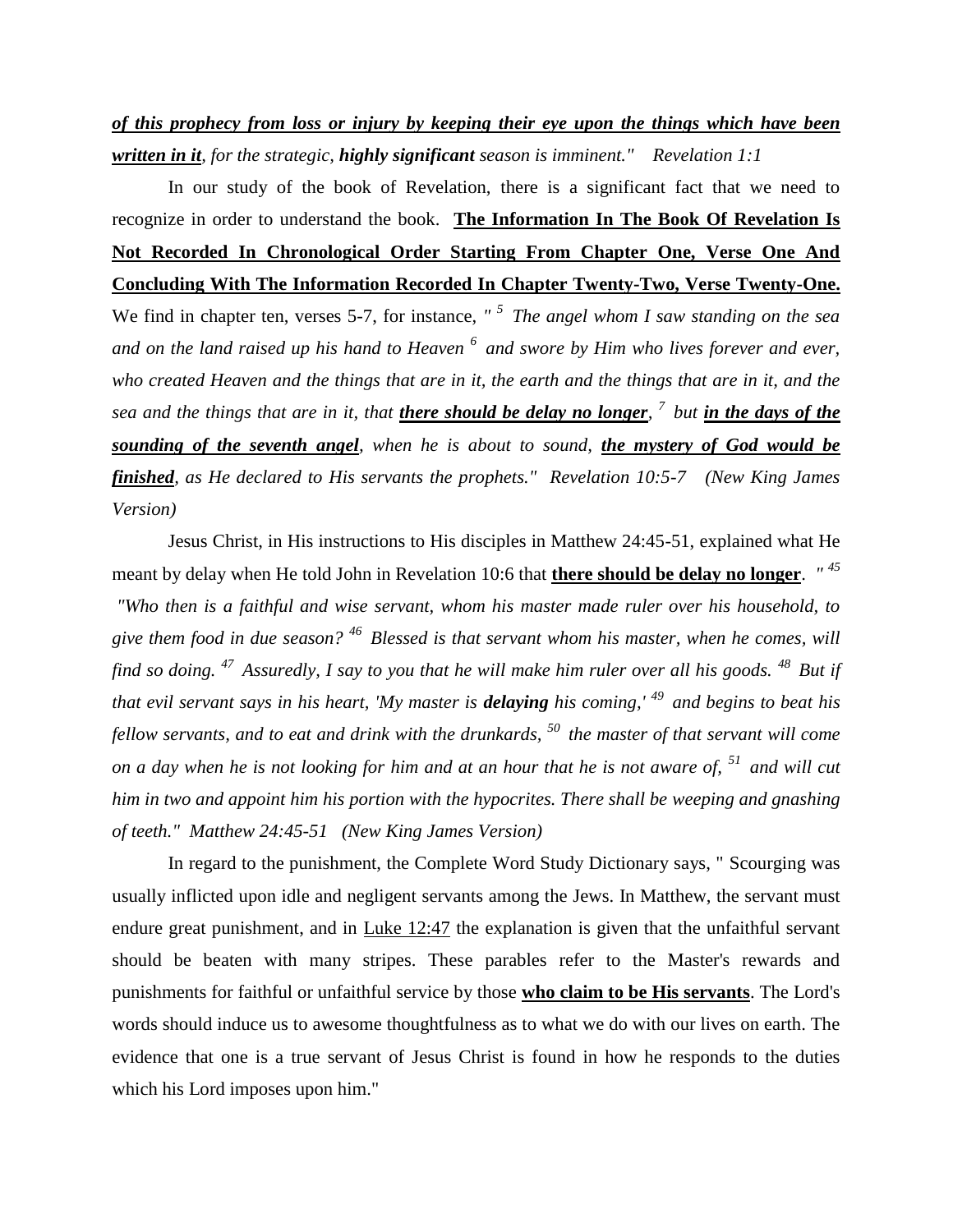This is true. How we live our lives in this life, including the godly language we use or the foul language we use, becomes the basis of reward and lack of rewards in the next life. God's true servants will be rewarded for their faithfulness and good works while hypocrites will be punished for their evil works and unfaithfulness. *" <sup>7</sup>For all kinds of animals, birds, reptiles, and sea creatures can be or have been tamed by the human species, <sup>8</sup>but no one can tame the tongue. It is an uncontrollable evil filled with deadly poison. <sup>9</sup>With it we bless the Lord and Father, and with it we curse those who are made in God's likeness. <sup>12</sup>My brothers, a fig tree cannot produce olives, nor a grapevine figs, can it? Neither can a salt spring produce fresh water." 2 James 3:7-12 (International Standard Version)*

So John is told that when the **seventh angel** sounds his trumpet, the **mystery** of the Living God will no longer be delayed but will be finished. Paul taught about this in Ephesians 1:3-10 *" 3 Praise be to the God and Father of our Lord Jesus Christ, who has blessed us in the Heavenly realms with every spiritual blessing in Christ. <sup>4</sup>For he chose us in him before the creation of the world to be holy and blameless in his sight. In love <sup>5</sup>he predestined us for adoption to sonship through Jesus Christ, in accordance with his pleasure and will— <sup>6</sup>to the praise of his glorious grace, which he has freely given us in the One he loves. <sup>7</sup>In him we have redemption through his blood, the forgiveness of sins, in accordance with the riches of God's grace <sup>8</sup>that he lavished on us. With all wisdom and understanding, <sup>9</sup>he made known to us the mystery of his will according to his good pleasure, which he purposed in Christ, <sup>10</sup>to be put into effect when the times reach their fulfillment—to bring unity to all things in Heaven and on earth under Christ. Ephesians 1:3-10 (New International Version)*

That is exactly what will happen when **the seventh angel** sounds his trumpet at the end of Revelation, chapter 11. (1) The times will reach their fulfillment (Ephesians 1:10, written above) and (2) God will bring unity to all things in Heaven and on earth under Christ (Ephesians 1:10, written above).

We find in the latter part of Revelation, chapter 11, that **the seventh angel** will blow his trumpet. The mystery of God will no longer be delayed but will be finished and all things in Heaven and on earth will be brought under the authority of Christ. Once that happens, Satan, the usurper, will be cast into Gehenna (the Lake of Fire) with the fallen angels and the lost. When the seventh angel blows his trumpet in the latter part of the eleventh chapter of Revelation, the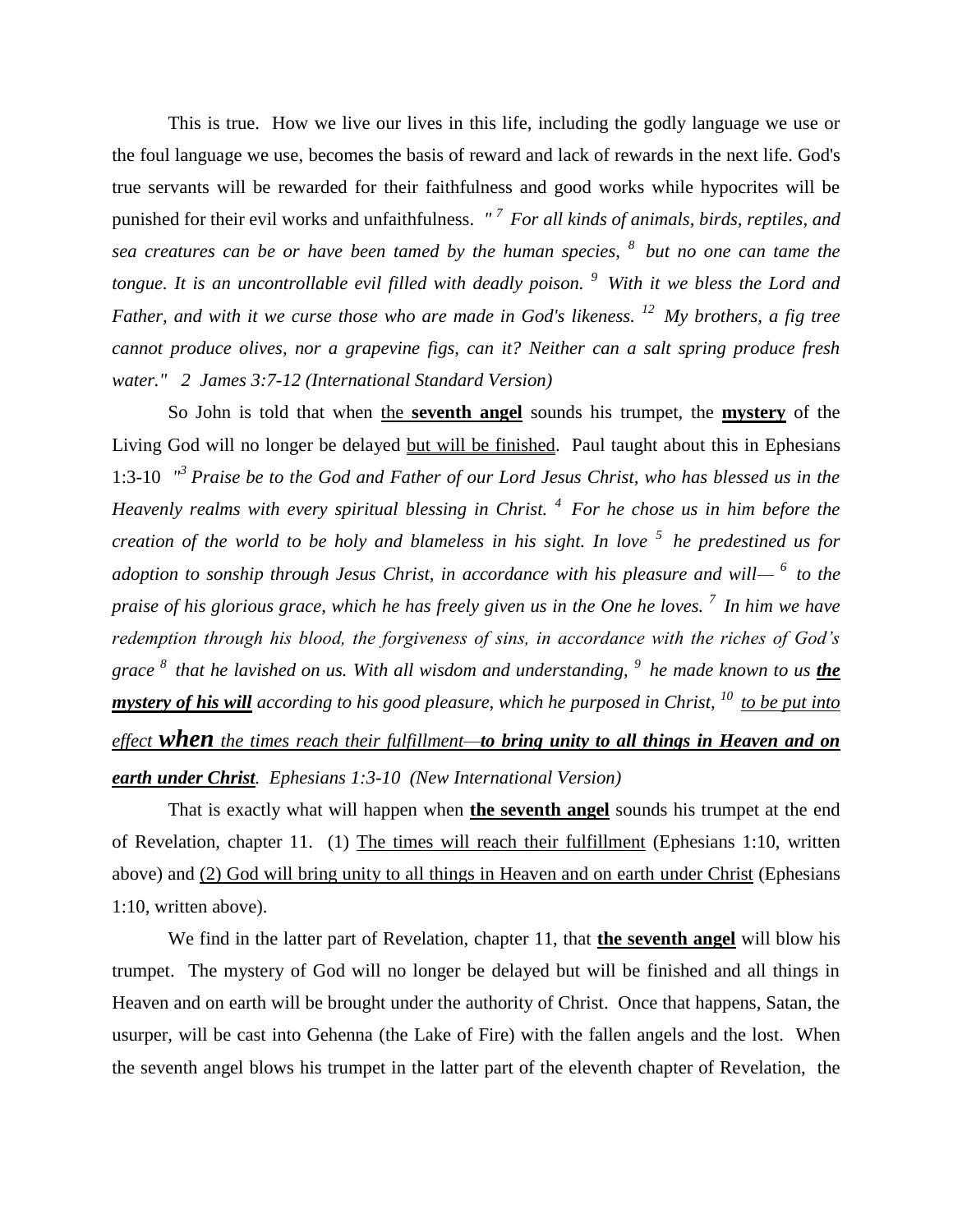kingdom of the world will belong to our Lord and to his Anointed, and he will reign forever and ever.

<sup>"15</sup> Then **the seventh angel blew his trumpet**. There were loud voices in Heaven, saying, *"The kingdom of the world now belongs to our Lord and to his Anointed, and he will reign forever and ever." <sup>16</sup>The twenty-four elders who sat on their thrones before God prostrated themselves and worshiped God <sup>17</sup>and said: "We give thanks to you, Lord God almighty, who are and who were. For you have assumed your great power and have established your reign. 18 The nations raged, but your wrath has come, and the time for the dead to be judged, and to recompense your servants, the prophets, and the holy ones and those who fear your name, the small and the great alike, and to destroy those who destroy the earth." <sup>19</sup>Then God's temple in Heaven was opened, and the ark of his covenant could be seen in the temple. There were flashes of lightning, rumblings, and peals of thunder, an earthquake, and a violent hailstorm." Revelation 11:15-19 (New American Bible-United States Conference of Catholic Bishops)* 

**If** we find that at the end of the 11th chapter of Revelation, all things in Heaven and on earth will be brought under the authority of Christ and He will **begin** to reign forever and ever, why did Christ give us the information in chapters 12 through 22? It is obvious that most of what is revealed in chapters 12 through 22 takes place **before** the seventh angel sounds his trumpet in chapter 11. Again, why did Christ give us the information in chapters 12 through 22? Christ gave the information in chapters 12 through 22 because the information He reveals is extra information.

Please think of it this way. Beginning with Revelation, chapter 1, verse 1, Christ sent His δοῦλος (pronounced in English, doo' los), His bondservants, a panoramic view of the things **which had already begun with the Church Age** and would culminate with all things in Heaven and on earth being brought under His authority. The information we find from **the beginning** of chapter one to **the end** of the eleventh chapter furnishes a wide sweeping panoramic view. **That information is in chronological order**. Then, beginning with chapter 12, Christ gives His bondservants extra information they are to place in the "cubby holes" of the panoramic view in order to better understand what He has revealed. It is important that we remember that some of the extra information in chapters 12 through 22 **are not** necessarily in chronological order **either**. The fact that the book of Revelation is very confusing if you assume that the book is all in chronological order is one of the reasons why we recorded the paper "A Chronological Study